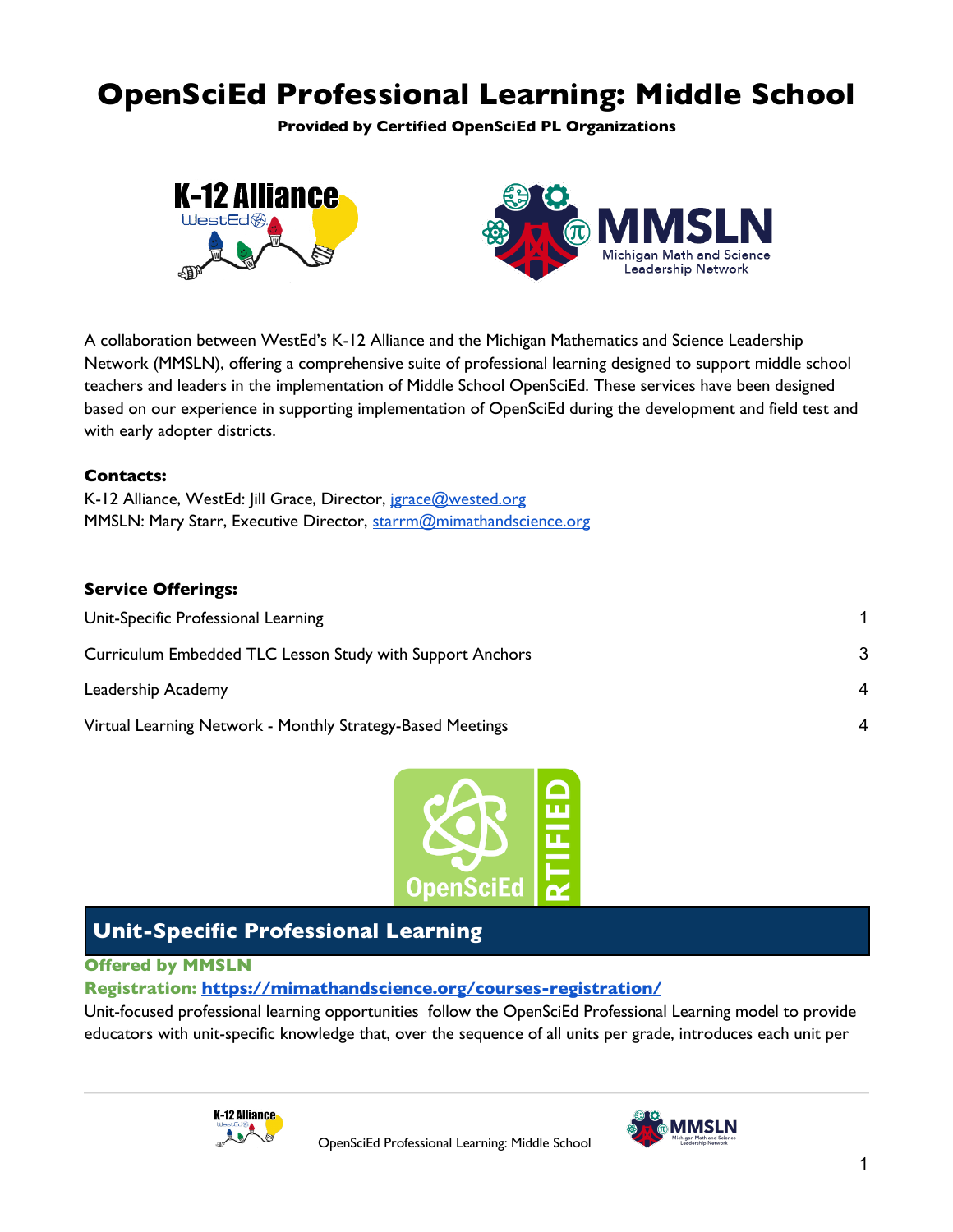grade and builds understanding of the OpenSciEd instructional model and routines. This is an accelerated model that will include all units for the 2022-2023 academic year. Please reach out if a customization of this is required.

Summer 2022:

Units 6.1, 7.1, or 8.1 (4 day/32 hour training)

- Virtual or in-person (MI)
- Dates: August 2, 3, 9, and 10, 2022
- Times: 10:00 AM 5:00 PM Eastern (7:00 AM 3:00 PM Pacific)
- Cost: \$1300/person

October 2022:

Units 6.2, 7.2, or 8.2 (2 day/16 hour training)

- Virtual or in-person (MI)
- Dates: October 3 4, 2022
- Times: 10:00 AM 5:00 PM Eastern (7:00 AM 3:00 PM Pacific)
- Cost: \$600/person

# November 2022:

Units 6.3, 7.3, or 8.3 (2 day/16 hour training)

- Virtual or in-person (MI)
- Dates: November 17-18, 2022
- Times:
- Cost: \$600/person

January 2023:

Units 6.4, 7.4, or 8.4 (2 day/16 hour training)

- Virtual or in-person (MI)
- Dates: January 9 10, 2023
- Times:10:00 AM 5:00 PM Eastern (7:00 AM 3:00 PM Pacific)
- Cost: \$600/person

# February 2024:

Units 6.5, 7.5, or 8.5 (2 day/16 hour training)

- Virtual or in-person (MI)
- Dates: February 16 17, 2023
- Times: 10:00 AM 5:00 PM Eastern (7:00 AM 3:00 PM Pacific)
- Cost: \$600/person

# April 2024:

Units 6.4, 7.4, or 8.4 (2 day/16 hour training)

- Virtual or in-person (MI)
- Dates: April 17 18, 2023
- Times: 10:00 AM 5:00 PM Eastern (7:00 AM 3:00 PM Pacific)



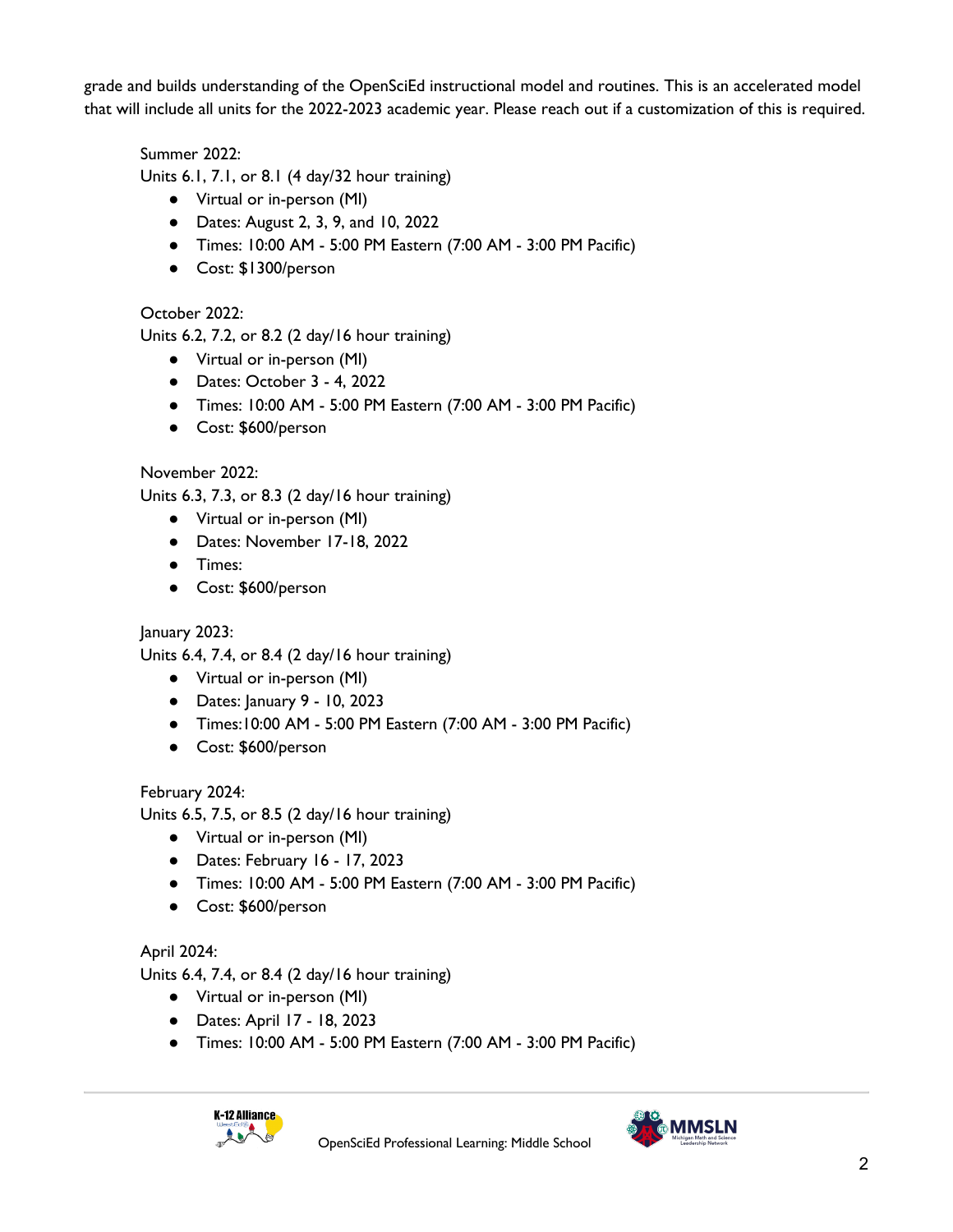● Cost: \$600/person

School system would need to cover substitutes and any or non-contractual time for teacher participation.

# **Curriculum Embedded TLC Lesson Study with Support Anchors**

## **Offered by K-12 Alliance**

**Registration:** contact jgrace@wested.org

The curriculum embedded lesson study with support anchors will provide a brief introduction to a new OpenSciEd unit and intensive real-time professional learning that is designed to develop the capacity of teachers to better understand the OpenSciEd instructional model and increase success in implementation. This is done with a small group of teachers (3-4) guided by a K-12 Alliance Facilitator and is best when all teachers are teaching the same unit. This can be done virtually or in-person.

- Day 1 overview of unit (introduce anchoring phenomenon routine and unit storyline)
- Day 2 planning day (planning for instruction, utilization of planning tools, emphasis on meeting unique instructional needed, focus on a focal practice)
- Minimum 2 weeks between planning and teaching day (with the goal for all teachers get closer to alignment of instruction)
- Day 3 teaching day (includes analyzing student work to inform instructional changes and in the final debrief the team agrees upon student work that will be collected for day 4)
- Minimum 2 weeks, keep teaching, collect agreed upon student work
- Day 4 deep dive into the student work and a focal practice and needed instructional changes

For virtual, this requires permissions to videotape instruction for teacher and facilitator analysis and extra time/school system support for teachers to complete asynchronous assignments outside of the structured synchronous professional learning time.

\* A minimum of two cycles required for this service.

Costs per cycle per team = \$10,000 (higher if facilitator travel is required)

- If a team has participated in a unit training offered by MMSLN or other OpenSciEd certified professional learning provider, Day 1 won't be needed, reducing the cost by \$3,000
- The school system would need to cover substitutes and any or non-contractual time for teacher participation.

OpenSciEd Professional Learning: Middle School



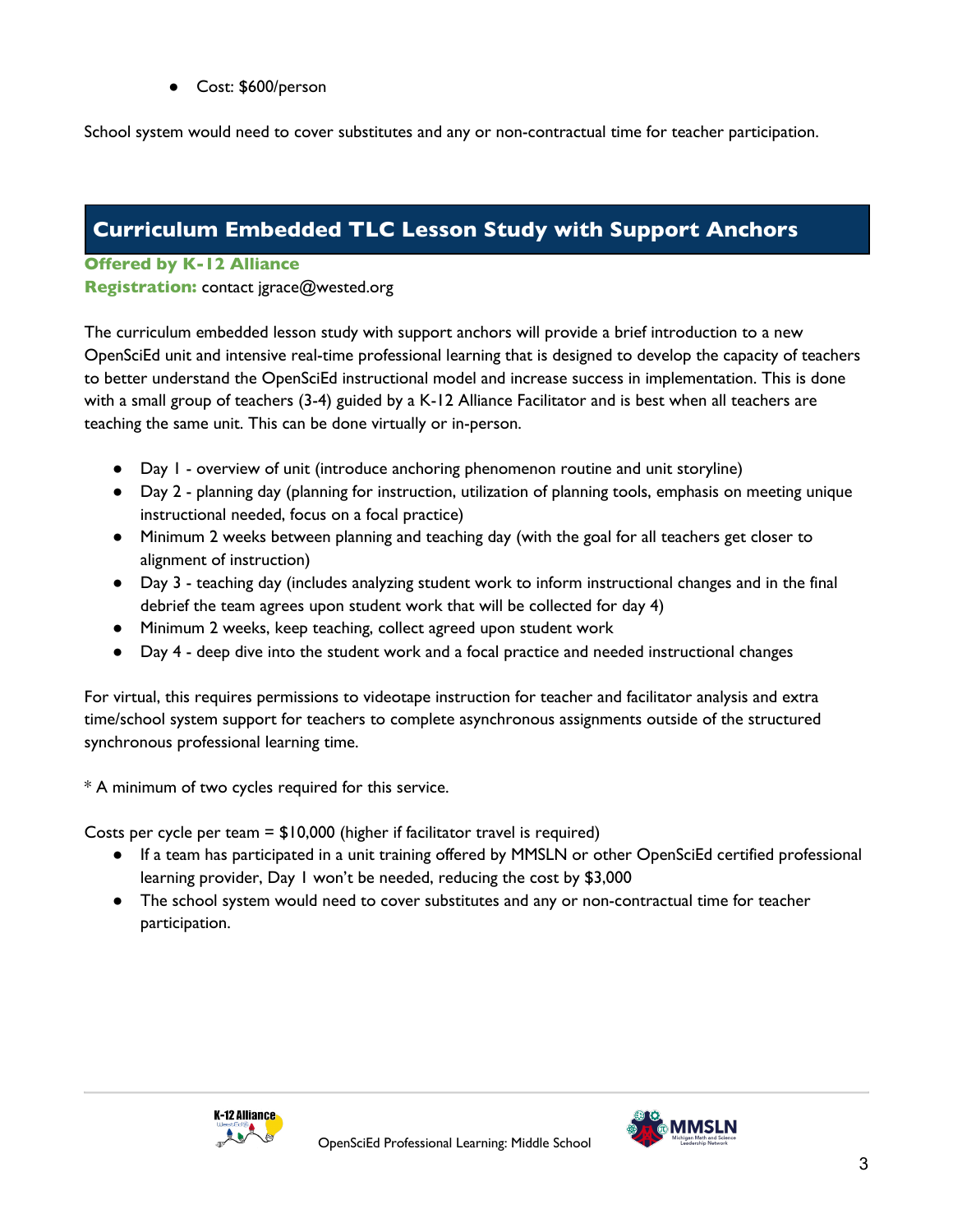# **OpenSciEd Leadership Academy**

## **Offered by K-12 Alliance**

## **Registration: https://tinyurl.com/OSELeaderAcademy**

Join a growing community of instructional leaders (coaches and administrators) who are supporting teachers, schools, and school systems in successfully implementing OpenSciEd in grades 6-8. This foundational year-long course will cover key instructional shifts in the Next Generation Science Standards and the OpenSciEd instructional model and practices. Key topics will include:

- how to support ongoing implementation (including attending to equity, supporting diverse learners, and observing implementation)
- how to support educators in leveraging pedagogical strategies such as driving question boards and anchoring phenomena routines for productive science discourse, modeling in science, and student data literacy
- leveraging the OpenSciEd assessment system

Within this leadership network you will collaborate with other instructional leaders and make strategic connections within and across school system initiatives to promote your science education efforts.

August 2022 - June 2023:

- Virtual
	- Synchronous Dates: First Wednesday of each month
	- Synchronous Times: 4:00 7:00 PM Eastern (1:00 4:00 PM Pacific)
	- Includes 1-2 hours of asynchronous work/month
- Cost: \$4000/person

# **Virtual Learning Network - Monthly Strategy-Based Meetings**

## **Offered by MMSLN**

**Registration: https://mimathandscience.org/courses-registration/**

Join our growing OpenSciEd Middle School Virtual Professional Learning Network to collaborate and learn with other middle school teachers across the country. Each monthly meeting will focus on one theme or strategy of science teaching using OpenSciEd and will include resources and conversation around that strategy. Time will be reserved for talking about challenging instructional and learning issues and for celebrating successes. Teachers are encouraged to bring anonymous student artifacts or learning experiences to share. \

● Virtual